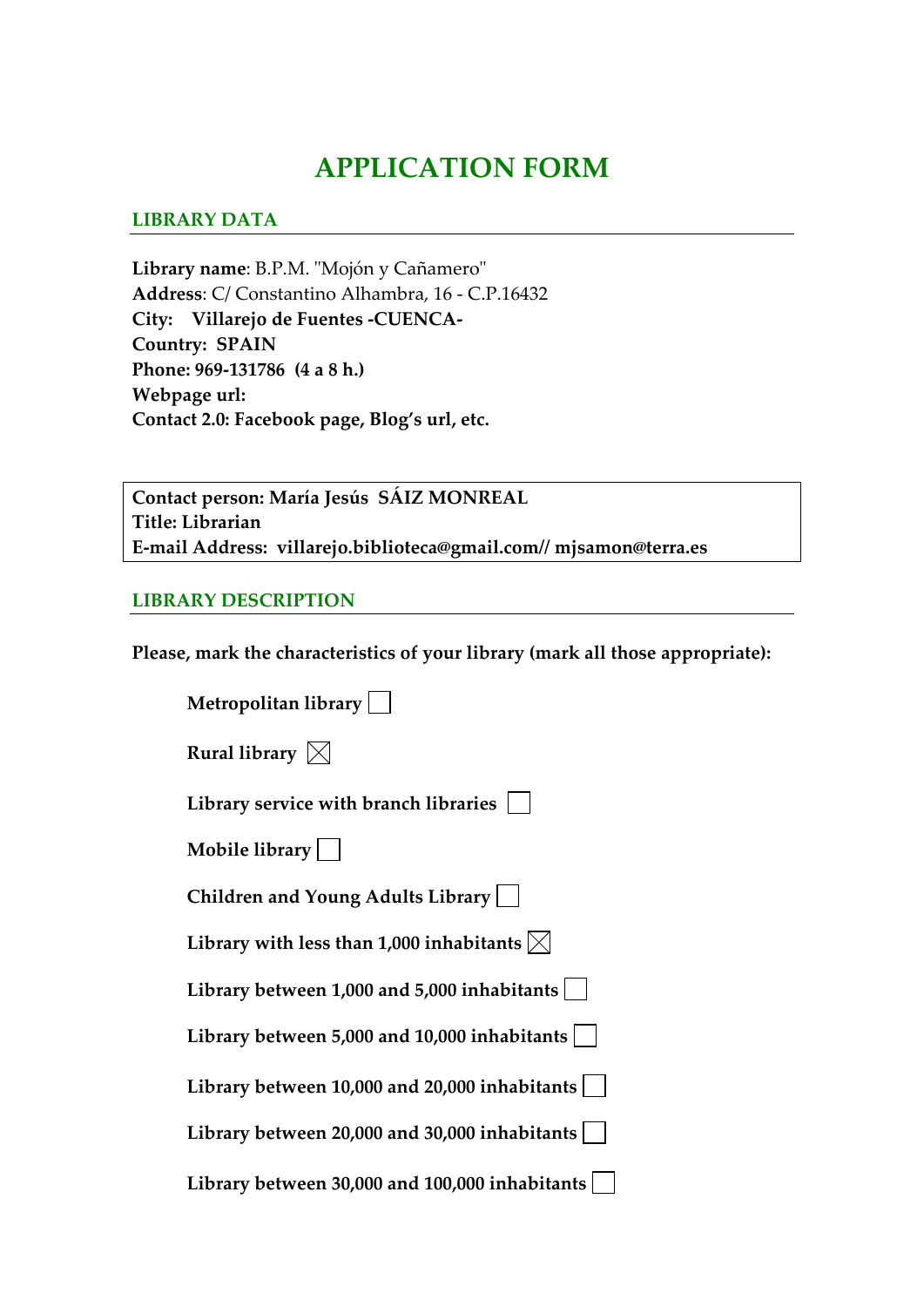| Library between 100,000 and 200,000 inhabitants $\lfloor$ |  |  |
|-----------------------------------------------------------|--|--|
|-----------------------------------------------------------|--|--|

**Library between 200,000 and 500,000 inhabitants**

**Library with more than 500,000 inhabitants**

## **MORE INFORMATION**

**Please, tell us a bit more about your library, pictures are also welcome:** 

**Short description: Our library is located in the ancian Jesuit monastery. Before and after the Civil War was a school. Later, in 1985 it were opened as library. We have internet access for our users** 

**Current library programs: Cuentacuetos, concursos de cuentos y dibujos anuales. ʺTiempo de Halloweenʺ (lectura cuentos de terror), Lectura y comentario de libros, excursiones culturales**

**Please tell us about the kind of activities you would be interested in doing with your sister library:**

 **1.‐ create a bulletin board display with photos of your Sister Library, its users**

 **2.‐ hold real‐time discussions or participate in each other programs through Skype**

 **3.‐ organize a cross‐country ʺread the same bookʺ** 

 **4.‐ celebrate each otherʹs national holidays and displays and programs**